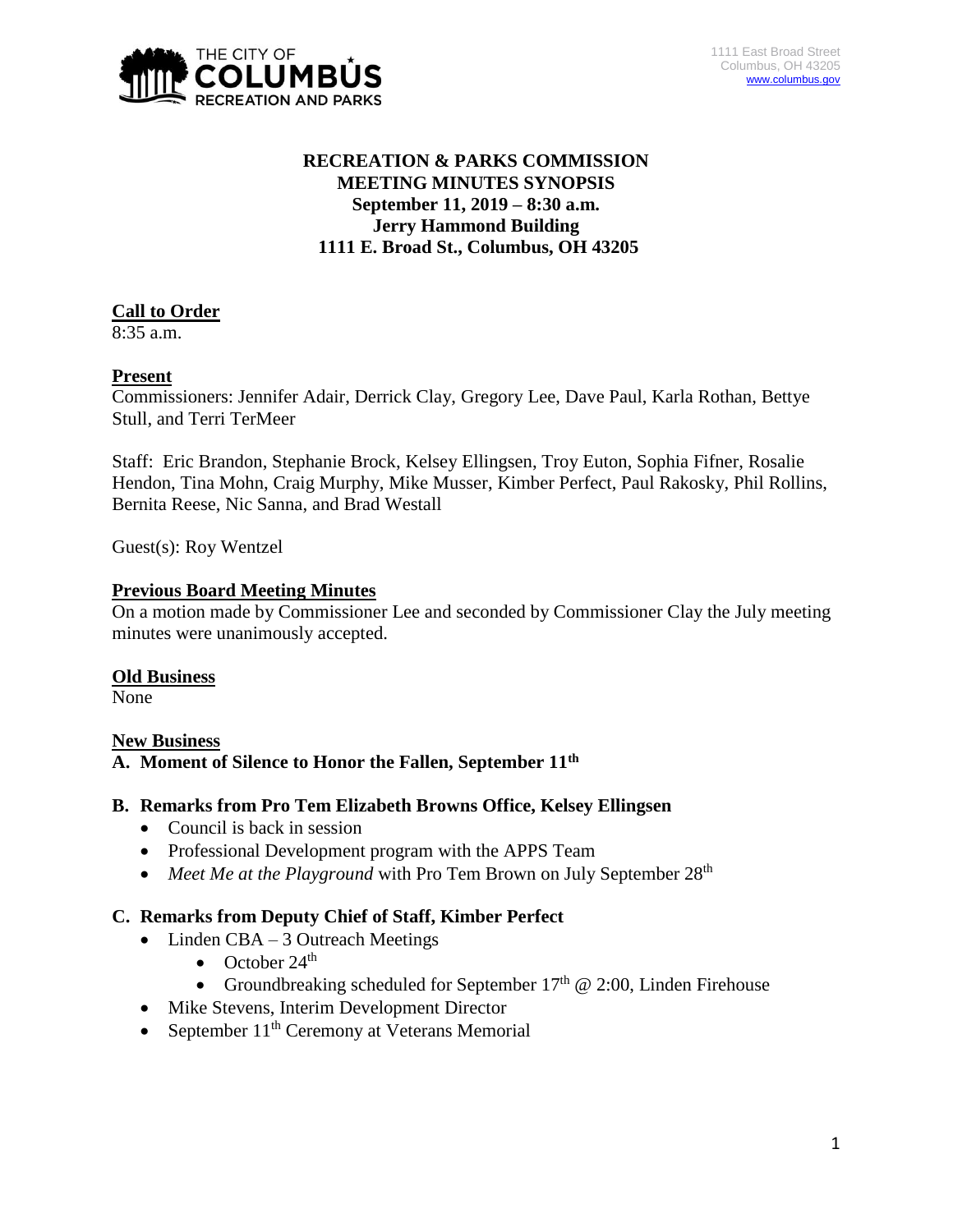

#### **CONSENT AGENDA**

#### **1. Ord #2221-2019 (COAAA – Continuation of Services)**

*Title: To authorize a supplemental appropriation in the amount of \$12,301,000.00 to the Recreation and Parks Grant Fund for the operation of various grant programs administered by the Central Ohio Area Agency on Aging; and to declare an emergency. (\$12,301,000.00)*

# **2. Ord #2332-2019 (Ohio Arts Council Grant 2019)**

*Title: To authorize and direct the Director of Recreation and Parks to apply for and accept a grant from and enter into a grant agreement with the Ohio Arts Council in the amount of \$19,890.00 for Cultural Arts Center programming; to authorize the transfer of \$19,890.00 in matching funds from the Recreation and Parks Operating Fund to the Recreation and Parks Grant Fund; to authorize an appropriation of \$39,780.00 from the unappropriated balance of the Recreation and Parks Grant Fund to the Recreation and Parks Department; and to declare an emergency. (\$39,780.00)*

On a motion made by Commissioner Adair and seconded by Commissioner Stull the Commission unanimously approved the Consent Agenda.

# **ADMINISTRATION AGENDA**

#### **3. COMMISSION ONLY (Southeast Lions Park – Change in Park Hours)**

*Title: To authorize and direct the Director of Recreation and Parks to officially change the hours of Southeast Lions Park. The community, Civic Association and Area Commission as well as Columbus Police, all support the change in parks hours and collectively submitted an application, in alignment with our Change in Parks Hours Policy.* 

# **4. Ord# 2330-2019 (Ruthfield Enterprise Contract Amendment)**

*Title: To authorize and direct the Director of the Recreation and Parks Department to amend the current revenue contract, CT01269R, with Ruthfield Enterprises, LLC, dba Slabadabado concessions, by cancelling the final two payments due in September and October at Champions Golf course for concession services; and to declare an emergency.*

• Champions Golf Course will be closed September-October

#### **5. Ord# 2334-2019 (Clean Ohio Fund Grant – Dysart Run Protection Project)**

*Title: To authorize and direct the Director of Recreation and Parks to enter into a grant agreement with the Ohio Public Works Commission and accept a grant in the amount of \$900,000.00 for the Dysart Run Protection Project; to authorize the appropriation of \$900,000.00 in the Recreation and Parks Grant Fund; to authorize the transfer of \$300,000.00 in matching funds within the Recreation and Parks Voted Bond Fund; to amend the 2019 Capital Improvement Budget; to authorize the City Attorney to spend City funds to acquire and accept in good faith certain fee simple title and lesser real estate located in the vicinity of East Broad Street and Waggoner Road and contract for associated professional services in order to timely complete the acquisition of the property; to authorize the*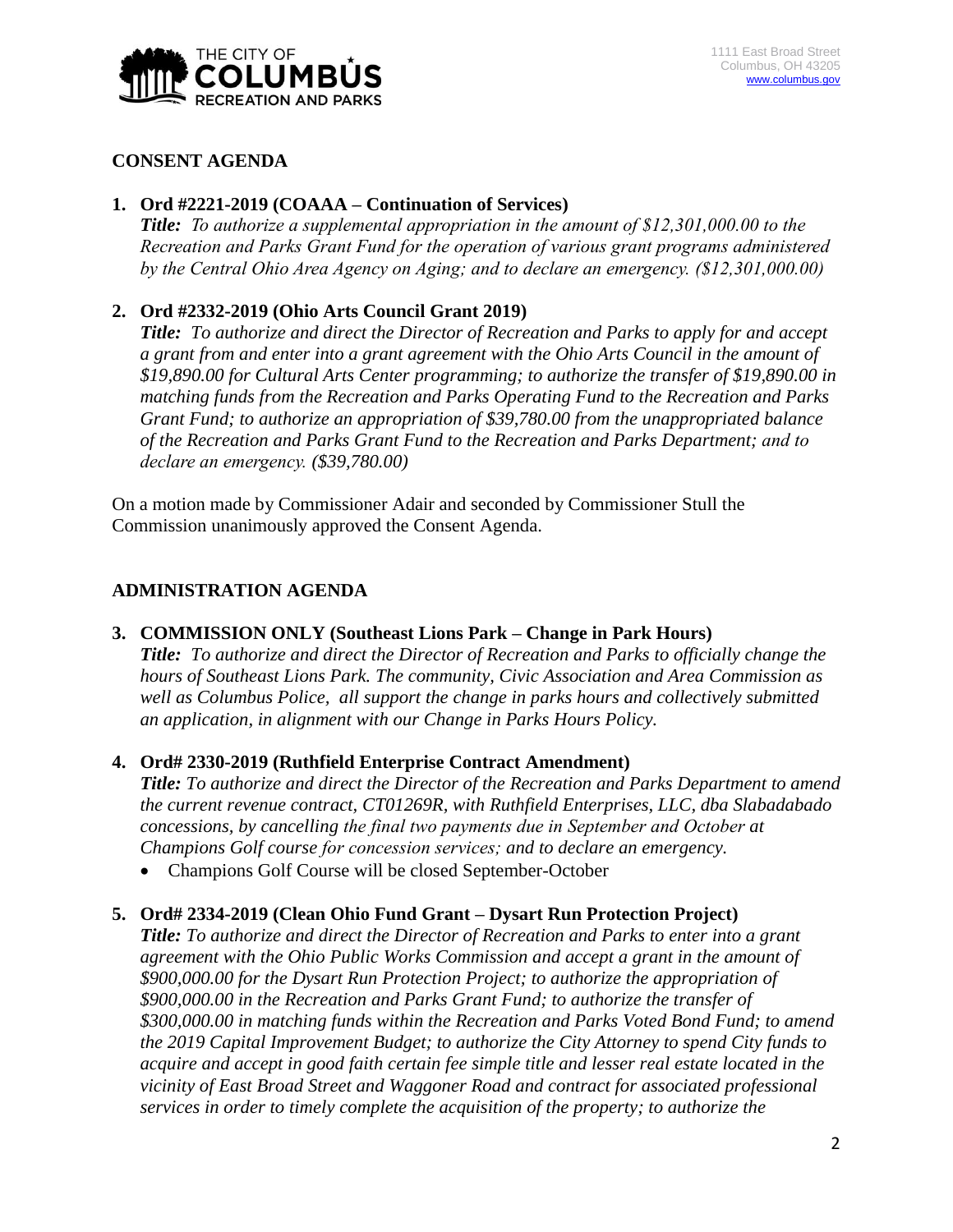

*expenditure of \$1,200,000.00 from the Recreation and Parks Grant Fund and Voted Bond Fund; and to declare an emergency. (\$1,200,000.00)*

# **6. Ord# 2335-2019 (Maintenance Agreement - Olentangy Trail)**

*Title: To authorize and direct the Director of Recreation and Parks to sign a Maintenance Agreement with the Ohio Department of Transportation for the improvements made as part of the Olentangy Trail - Antrim Park to Bethel Road Connector project; and to declare an emergency.*

# **7. Ord# 2337-2019 (Urban Forestry Master Plan)**

*Title: To authorize and direct the Director of Recreation and Parks to enter into two contracts and to authorize expenditures with Davey Resource Group (\$111,125.00) and Urban Canopy Works (\$93,500.00) to perform a city-wide analysis and management plan for the city's urban; to authorize a total expenditure of \$204,625.00; and to declare an emergency. (\$204,625.00)*

# **8. Ord# 2339-2019 (Gillie Lease 2019 )**

*Title: To authorize and direct the Director of Recreation and Parks to enter into a five-year option in the lease agreement with MC-NC, LLC Company for space for the operation of a senior center; to authorize the appropriation of \$1,045,839.46 from the unappropriated balance of the Special Income Tax Fund; to authorize the expenditure of \$1,045,839.46 from the Special Income Tax Fund; and to declare an emergency. (\$1,045,839.46)*

# **9. Ord# 2360-2019 (CRPD Facility Security Pre-Engineering Study – Phase 1)**

*Title: To authorize and direct the Director of Recreation and Parks the Director of the Recreation and Parks Department to enter into contract with Security Risk Management Consultants, LLC (SRMC) for the review of department facilities for safety and security vulnerabilities due to lighting, landscaping, and absence of preventive security elements; and the design for upgrades to the facilities to improve the safety and security of assessed facilities; to authorize the expenditure of \$108,709.00 from the Recreation and Parks Permanent Improvement Fund 7747; and to declare an emergency. (\$108,709.00)*

On a motion made by Commissioner Rothan and seconded by Commissioner Adair the Commission unanimously approved the Administration Agenda.

# **CRP Foundation Update**

- Phone interviews for Foundation President are currently taking place
- Transition meetings have taken place with the CRC's

#### **Director's Comments**

- Central Ohio Watershed Council, letter sent to the Commissioners
- Gillie Community Center, lease
- Introduced the *Integrated Pest Management Policy Statement*
- Tree Sub-Commission of the Recreation & Parks Department
	- o Creating a more formal meeting style